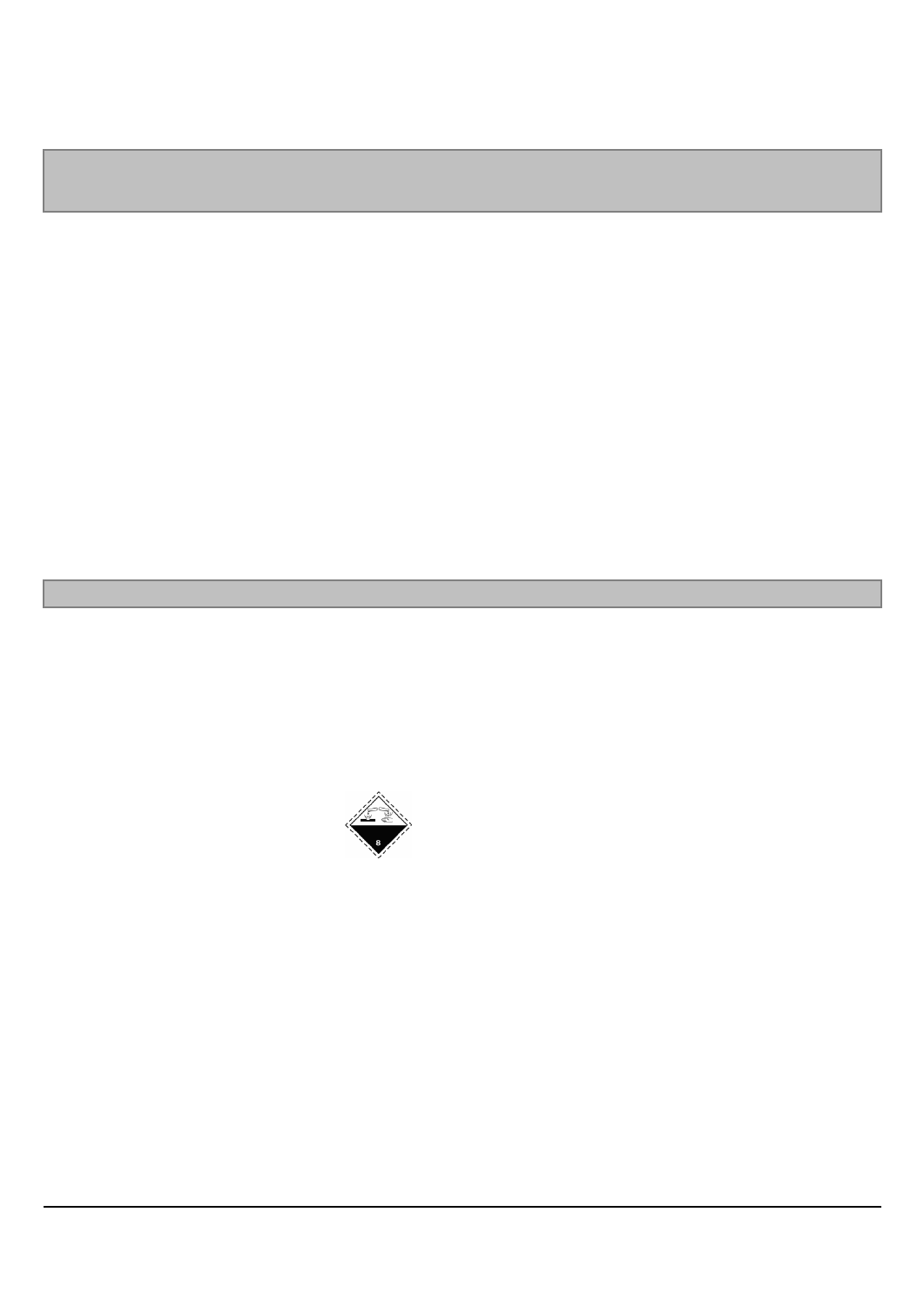

# **SAFETY DATA SHEET EDITION: 08/09/2021 PRODUCT CODE: D22**

# **Safety Data Sheet**

|                                                                                                                                                | <b>Delta D22 Bearing Grade Adhesive</b>                          |               |  |  |
|------------------------------------------------------------------------------------------------------------------------------------------------|------------------------------------------------------------------|---------------|--|--|
|                                                                                                                                                | Product code: D22                                                | Page 10 of 12 |  |  |
|                                                                                                                                                |                                                                  |               |  |  |
| Classification code:<br><b>Special Provisions:</b><br>Limited quantity:                                                                        | C <sub>9</sub><br>274<br>1 <sub>L</sub>                          |               |  |  |
| Other applicable information (inland waterways transport)<br>Excepted quantity: E2                                                             |                                                                  |               |  |  |
| <b>Marine transport (IMDG)</b>                                                                                                                 |                                                                  |               |  |  |
| 14.1. UN number:                                                                                                                               | <b>UN 1760</b>                                                   |               |  |  |
| 14.2. UN proper shipping name:                                                                                                                 | CORROSIVE LIQUID, N.O.S.<br>(Acrylic acid; Cumene hydroperoxide) |               |  |  |
| 14.3. Transport hazard class(es):                                                                                                              | 8                                                                |               |  |  |
| 14.4. Packing group:                                                                                                                           | Ш                                                                |               |  |  |
| Hazard label:                                                                                                                                  | 8                                                                |               |  |  |
|                                                                                                                                                |                                                                  |               |  |  |
| Marine pollutant:                                                                                                                              | <b>NO</b>                                                        |               |  |  |
| <b>Special Provisions:</b>                                                                                                                     | 274                                                              |               |  |  |
| Limited quantity:                                                                                                                              | 1 <sub>L</sub>                                                   |               |  |  |
| EmS:<br>Other applicable information (marine transport)                                                                                        | F-A, S-B                                                         |               |  |  |
| Excepted quantity: E2                                                                                                                          |                                                                  |               |  |  |
| Air transport (ICAO)                                                                                                                           |                                                                  |               |  |  |
| 14.1. UN number:                                                                                                                               | <b>UN 1760</b>                                                   |               |  |  |
| 14.2. UN proper shipping name:                                                                                                                 | CORROSIVE LIQUID, N.O.S.<br>(Acrylic acid; Cumene hydroperoxide) |               |  |  |
| 14.3. Transport hazard class(es):                                                                                                              | 8                                                                |               |  |  |
| 14.4. Packing group:                                                                                                                           | Ш                                                                |               |  |  |
| Hazard label:                                                                                                                                  | 8                                                                |               |  |  |
|                                                                                                                                                |                                                                  |               |  |  |
| <b>Special Provisions:</b><br>Limited quantity Passenger:                                                                                      | A3 A803<br>0.5L                                                  |               |  |  |
| IATA-packing instructions - Passenger:<br>IATA-max. quantity - Passenger:<br>IATA-packing instructions - Cargo:<br>IATA-max. quantity - Cargo: | 851<br>1 <sub>L</sub><br>855<br>30L                              |               |  |  |
| Other applicable information (air transport)<br>Passenger-LQ: Y840<br>Excepted quantity: E2                                                    |                                                                  |               |  |  |
| 14.5. Environmental hazards                                                                                                                    |                                                                  |               |  |  |
| ENVIRONMENTALLY HAZARDOUS:                                                                                                                     | no                                                               |               |  |  |
| 14.6. Special precautions for user<br>refer to chapter 6-8                                                                                     |                                                                  |               |  |  |
|                                                                                                                                                |                                                                  |               |  |  |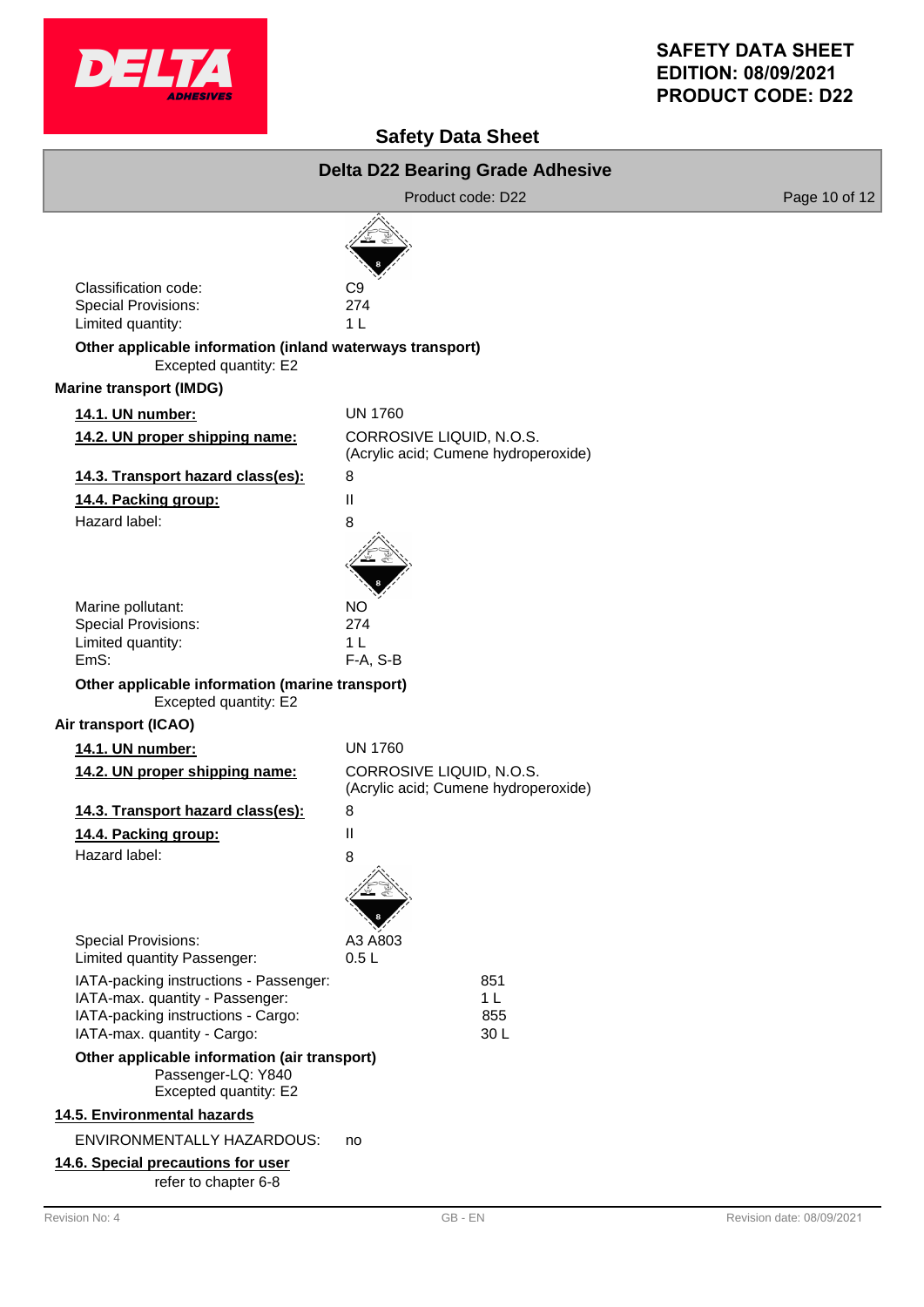

# **SAFETY DATA SHEET EDITION: 08/09/2021 PRODUCT CODE: D22**

# **Safety Data Sheet**

### **Delta D22 Bearing Grade Adhesive**

Product code: D22 Product code: D22 Page 11 of 12

### **14.7. Transport in bulk according to Annex II of MARPOL73/78 and the IBC Code**

irrelevant

### **SECTION 15: Regulatory information**

#### **15.1. Safety, health and environmental regulations/legislation specific for the substance or mixture**

### **EU regulatory information**

1999/13/EC (VOC): No information available. VOC Directive 2004/42/EC: No information available.

#### **Additional information**

The preparation is dangerous in the sense of Directive 1999/45/EC. This preparation is hazardous in the sense of regulation (EC) No 1272/2008 [GHS]. Not subject to regulation 96/82/EC. REACH 1907/2006 Appendix XVII, No 3

#### **National regulatory information**

Employment restrictions: Observe employment restrictions for young people. Water contaminating class (D): 2 - water contaminating

#### **15.2. Chemical safety assessment**

Chemical safety assessments for substances in this mixture were not carried out.

#### **SECTION 16: Other information**

#### **Changes**

Rev. 1,00, 16.12.2014, Initial release

#### **Abbreviations and acronyms**

ADR: Accord européen sur le transport des marchandises dangereuses par Route (European Agreement concerning the

International Carriage of Dangerous Goods by Road)

RID: Règlement international concernant le transport des marchandises dangereuses par chemin de fer (Regulations

Concerning the International Transport of Dangerous Goods by Rail)

IMDG: International Maritime Code for Dangerous Goods

IATA: International Air Transport Association

IATA-DGR: Dangerous Goods Regulations by the "International Air Transport Association" (IATA) ICAO: International Civil Aviation Organization

ICAO-TI: Technical Instructions by the "International Civil Aviation Organization" (ICAO)

GHS: Globally Harmonized System of Classification and Labelling of Chemicals

EINECS: European Inventory of Existing Commercial Chemical Substances

CAS: Chemical Abstracts Service (division of the American Chemical Society)

- LC50: Lethal concentration, 50 percent
- LD50: Lethal dose, 50 percent

NOAEL: No observed adverse effect level

### **Full text of R phrases referred to under Sections 2 and 3**

| 07       | May cause fire.                                               |
|----------|---------------------------------------------------------------|
| 10       | Flammable.                                                    |
| 20/21/22 | Harmful by inhalation, in contact with skin and if swallowed. |
| 21/22    | Harmful in contact with skin and if swallowed.                |
| 23       | Toxic by inhalation.                                          |
| 25       | Toxic if swallowed.                                           |
| 34       | Causes burns.                                                 |
| 35       | Causes severe burns.                                          |
| 36       | Irritating to eyes.                                           |